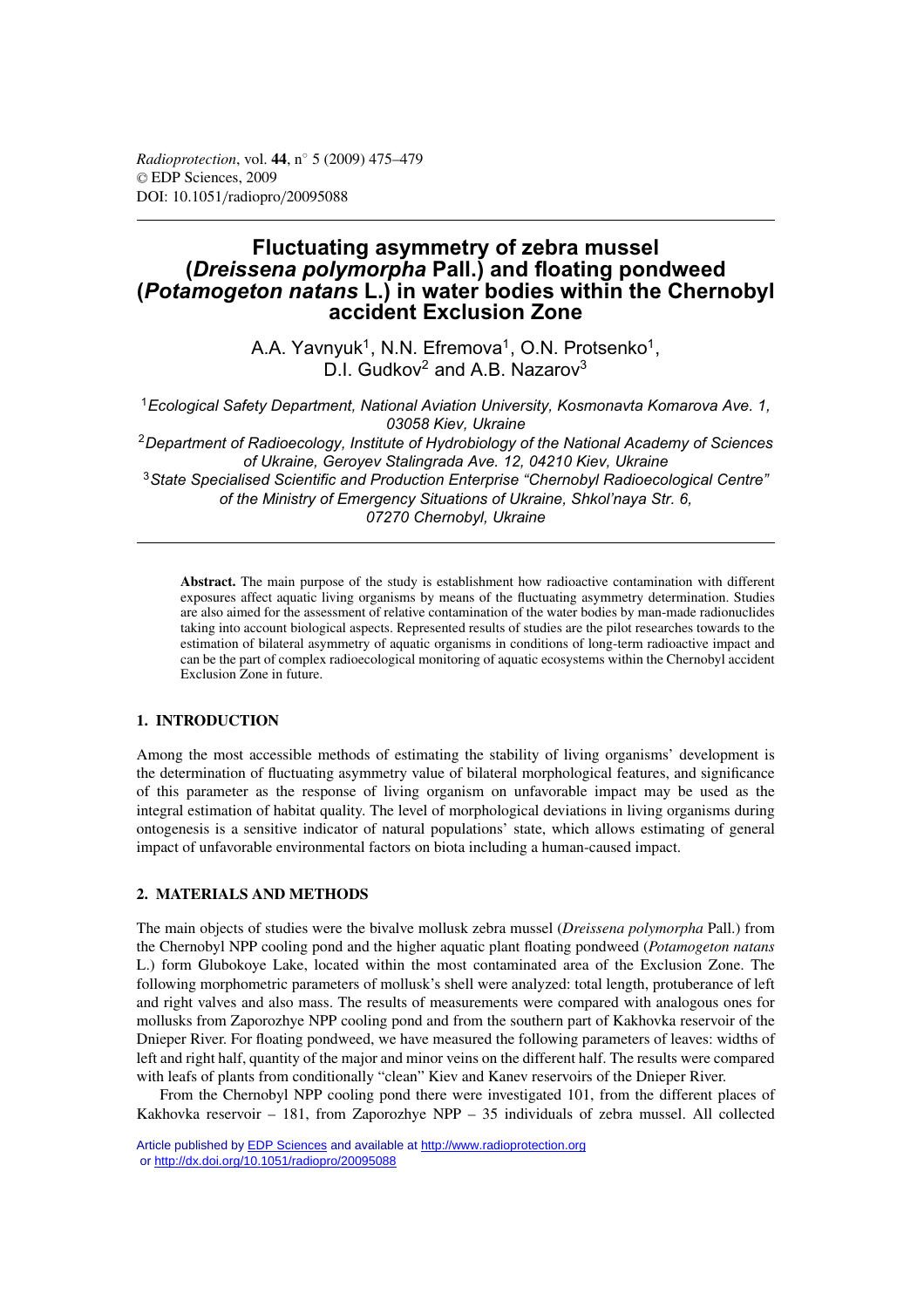#### 476 RADIOPROTECTION

molluscs were prepared with the use of 5% formalin solution. There also were taken 130 samples of floating pondweed's leafs from Glubokoe Lake and 65 ones from Kiev reservoir.

Zebra mussels (*Dreissena polymorpha* Pall.) are small shellfish of the family *Dreissenidae* named for the striped pattern of their shells. Colour patterns can vary to the point of having only dark or light coloured shells and no stripes. Threads underneath the shells typically find them attached to objects, surfaces, or each other. The valve of adult individuals is about 2–4 cm length and has a triangle form (Fig. 1). Mantle has only three openings: for the foot motion with byssus, for the water and for excrement extraction. It habitats on the depth up to 10 m. Zebra mussels are native to the Black, Caspian, and Azov Seas. In certain places the quantity of molluscs is very large – up to 7 kg biomass and about 10,000 molluscs per sq. m. Zebra mussels are the obligate filter feeders and can accumulate in high concentrations all radionuclides which can find in water.



**Figure 1.** General view of the zebra mussel's colony and valves, prepared for the comparative measurements.

Floating pondweed (*Potamogeton natans* L.) is higher aquatic plant of the family *Potamogetonaceae* is one of the commonest of the pondweeds. It grows in still freshwater, rooted in the bottom mud. Submerged leaves are grass-like, but higher up the shoot it produces oval floating leaves about four inches long (Fig. 2). The ribbon-like underwater leaves have a broad light green central stripe, and the floating leaves are often oppositely arranged. The underwater leaves of floating pondweed are so narrow they appear to be stiff leafless stalks, and the floating leaves often have slightly heart-shaped bases. Species of genus *Potamogeton* has a relatively high ability to accumulate isotopes of strontium. This is connected with this plant's ability to accumulate large quantities of calcium (which is not washed off during standard sampling) on its surface during photosynthesis. At that calcium carbonate that is removed from the plant surface could contain 7–20 times more radioactive strontium than the plant tissue (Laynerte and Seysuma, 1977). Thus, *Potamogeton* species makes a good prospective radioecological monitoring object as a specific accumulator of <sup>90</sup>Sr.

# **3. CALCULATIONS**

Two formulas were used for the estimation of fluctuating asymmetry phenomenon. Formulas were selected after the checking of directional asymmetry presence, than there were compared the average values of height and mass of the valves.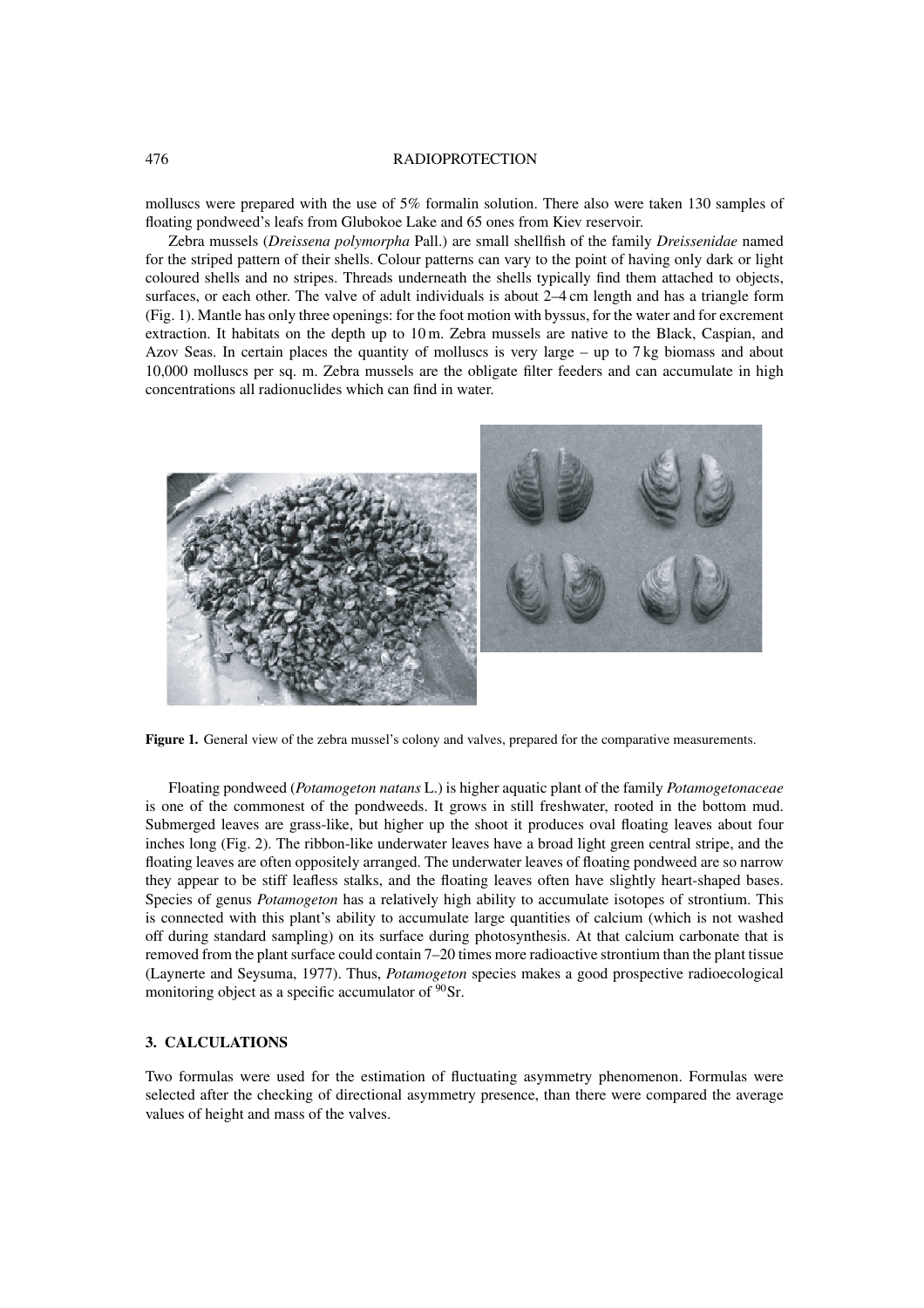## ECORAD 2008 477



**Figure 2.** General view of the floating leaves of *Potamogeton natans*.

At first, it was necessary to calculate the directionality of the asymmetry by the valve height and mass with use of the following formula:

$$
Md_1 = \overline{X}_r - \overline{X}_l, \qquad Md_2 = \overline{W}_r - \overline{W}_l,
$$
\n(1)

where:  $\overline{X_r}$  is the average height value of the right valve;  $\overline{X_l}$  – of the left one;  $\overline{W_r}$  is the average mass value of the right valve;  $W_l$  – of the left one.

Expression of the asymmetry was calculated by the following formulas:

$$
A_1 = \frac{\sum |X_{ri} - X_{li}| - Md_1}{n}, \qquad A_2 = \frac{\sum |W_{ri} - W_{li}| - Md_2}{n}, \tag{2}
$$

where:  $n$  is the number of specimens in the sample.

By the same way there was measured expression of the fluctuating asymmetry for the parameters of the floating pondweed's leaves.

# **4. RESULTS AND CONCLUSIONS**

Obtained results testify that the highest evidence of fluctuating asymmetry of valves protuberance is observed in mollusks from Chernobyl NPP cooling pond. This value equals 0.8192 (Fig. 3). Mollusks from Zaporozhye NPP cooling pond and Kakhovka reservoir are characterized by considerably less value of this attribute evidence (0.0547 and 0.0328 correspondingly).

High content of radionuclides in the main components of Chernobyl NPP cooling pond ecosystem and in mollusks tissue (Table 1) can set conditions for chronic impact of radiation exposure on zebra mussel population allow assuming that the radiation factor may be considered as determinative one, which affects the significance of asymmetry of mollusks' valves height. Higher level of bilateral asymmetry in zebra mussel from Zaporozhye NPP, in comparison with mollusks from relatively "clean" parts of Kakhovka reservoir, also pays attention to itself.

**Table 1.** Specific activity of radionuclides in molluscs (body and shell) from sampling points, Bq/kg wet weight.

| Water body                         | 90 <sub>r</sub> |      |         | 137C <sub>e</sub> |      |         |
|------------------------------------|-----------------|------|---------|-------------------|------|---------|
|                                    | min             | max  | average | min               | max  | average |
| Cooling pond of the Chernobyl NPP  | l 100           | 2400 | 1711    | 130               | 1500 | 871     |
| Cooling pond of the Zaporozhye NPP | 85              | 110  | 100     | 143               | 181  | 164     |
| Kakhovka reservoir                 | 62              | 98   | 70      | 84                | 132  | 117     |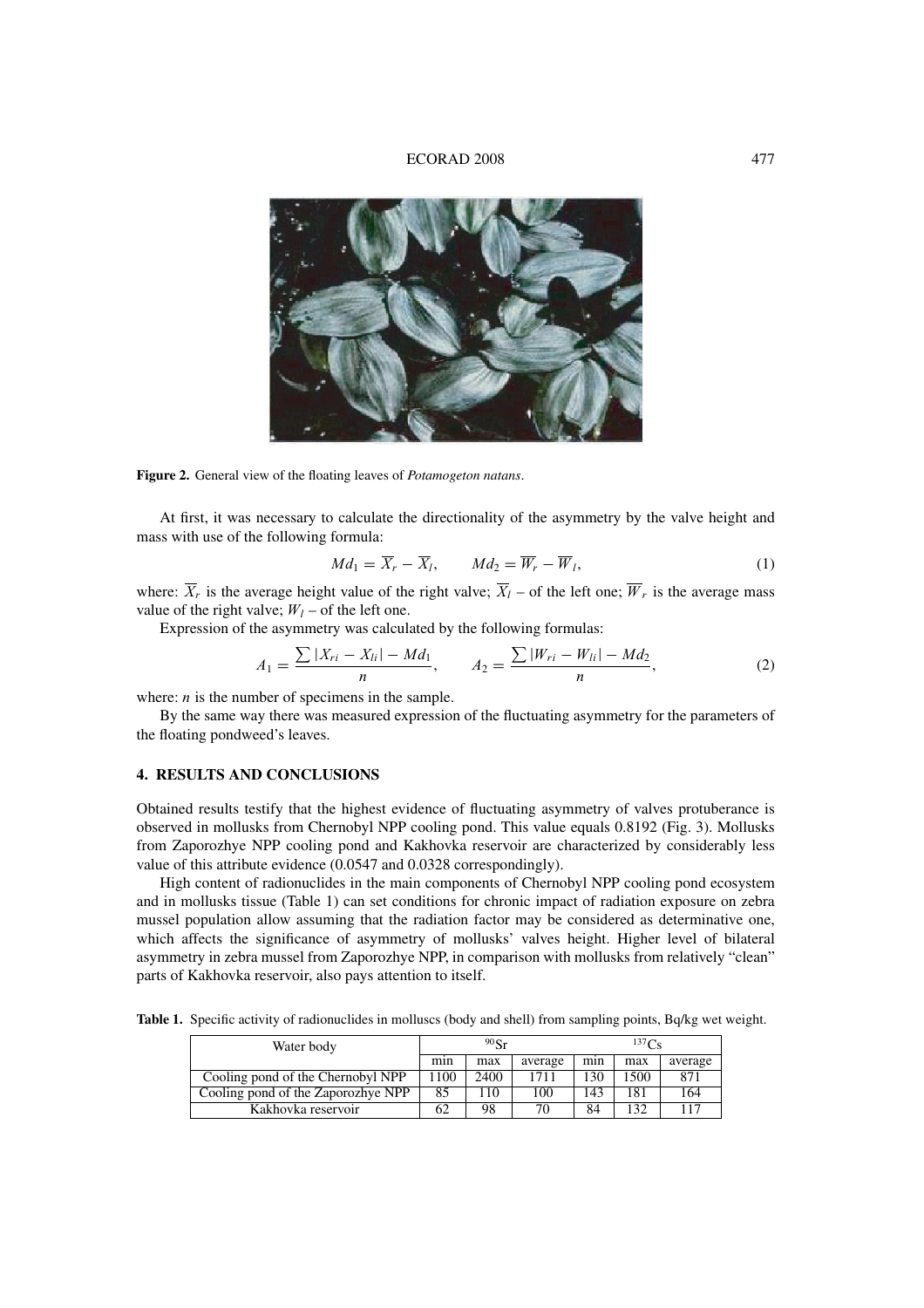

**Figure 3.** Diagram representing the fluctuating asymmetry expression by valve height.



Figure 4. Expression of the fluctuating asymmetry in floating pondweed's left and right half of leaves.

The leaves of floating pondweed from Glubokoye Lake characterized by the value of asymmetry 0.063 for widths of left and right half and 0.02 and 0.03 for major and minor veins. The analogous parameters of plant leaves from the Dnieper reservoir were 0.045, 0.00 and 0.02 respectively (Fig. 4). Glubokoe Lake is one of the most contaminated water body within the Chernobyl accident Exclusion Zone with high specific activity of main radionuclides in biotic components including higher aquatic plants (Table 2). But in spite of the established difference between asymmetry value of leafs from contaminated and conditionally "clean" water bodies it is suppose that floating pondweed is less sensitive object for analysis of fluctuating asymmetry value in radioactive contaminated aquatic ecosystems.

As we can see from the tables and diagrams, in case of bivalve mollusks fluctuating asymmetry is expressed by the best way in the case of valves height. There was not established expression of asymmetry by valves mass. In accordance with calculations expression of the fluctuating asymmetry by valve height corresponds average exposure in every water body, from which specimens were taken.